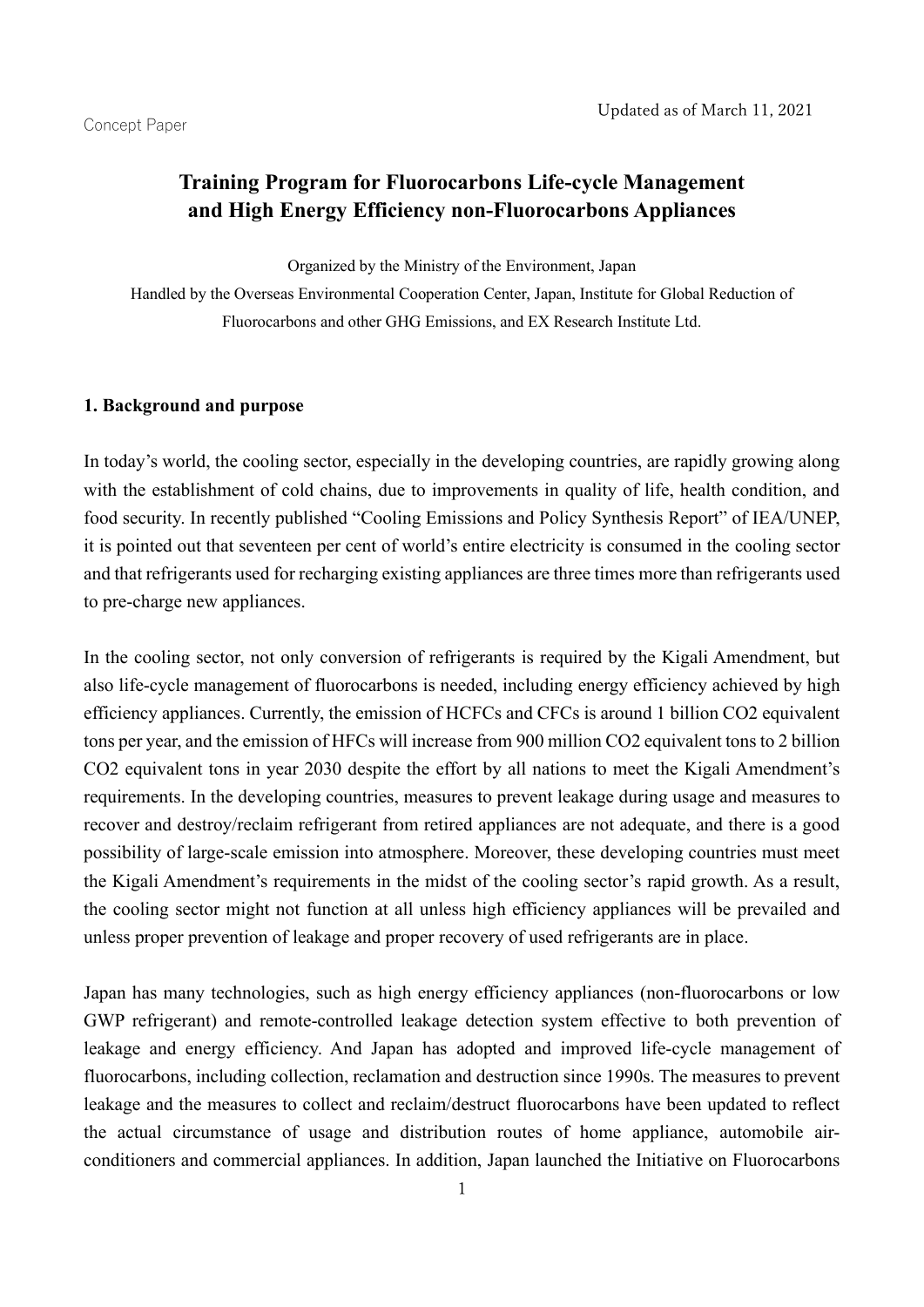Life Cycle Management (IFL) at the 25th Conference of the Parties to the UNFCCC in 2019.

The purpose of this training program is to enhance understanding of life-cycle management of fluorocarbons and high-efficiency appliances, by sharing Japanese experiences and technology information and to contribute to fluorocarbons' emission reduction in Asia by incorporating these knowledges into future actions of the participating countries.

### **2. Expected participants**

Government officers and industry stakeholders in Cambodia, Indonesia, Malaysia, the Philippines, Sri Lanka, Thailand, and Viet Nam.

#### **3. Training format**

Originally, 2-day training in Japan was planned; however, due to the spread of COVID-19, three of 3 hours online training sessions are planned for this year's program.

# **4. Schedule of 3 sessions**

First session will take place on January 7, 2021, Thursday 15:00-18:00 (JST) Second session will take place on February 24, 2021, Wednesday 15:00-18:00 (JST) Third session will take place on March 2, 2021 Tuesday 15:00-18:00 (JST) Times are the same for all 3 sessions: Cambodia (ICT) 13:00-16:00 Indonesia (WIB) 13:00-16:00 Malaysia (MYT) 14:00-17:00 The Philippines (PST) 14:00-17:00 Sri Lanka (SLST) 11:30-14:30 Thailand (ICT) 13:00-16:00 Viet Nam (ICT) 13:00-16:00

# **5. Details of Training**

This training program consists of lectures, discussions, and introductory videos.

Objectives of this fiscal year's training program is as follows:

- 1. To understand the difference between the developing country's existing system and Japanese system by learning Japanese regulatory framework, such as Act on Rational Use and Proper Management of Fluorocarbons.
- 2. With understanding of No.1, to formulate measures to prevent leakage, to recover and reclaim/destroy fluorocarbons, and to properly manage temperature, which are the pre-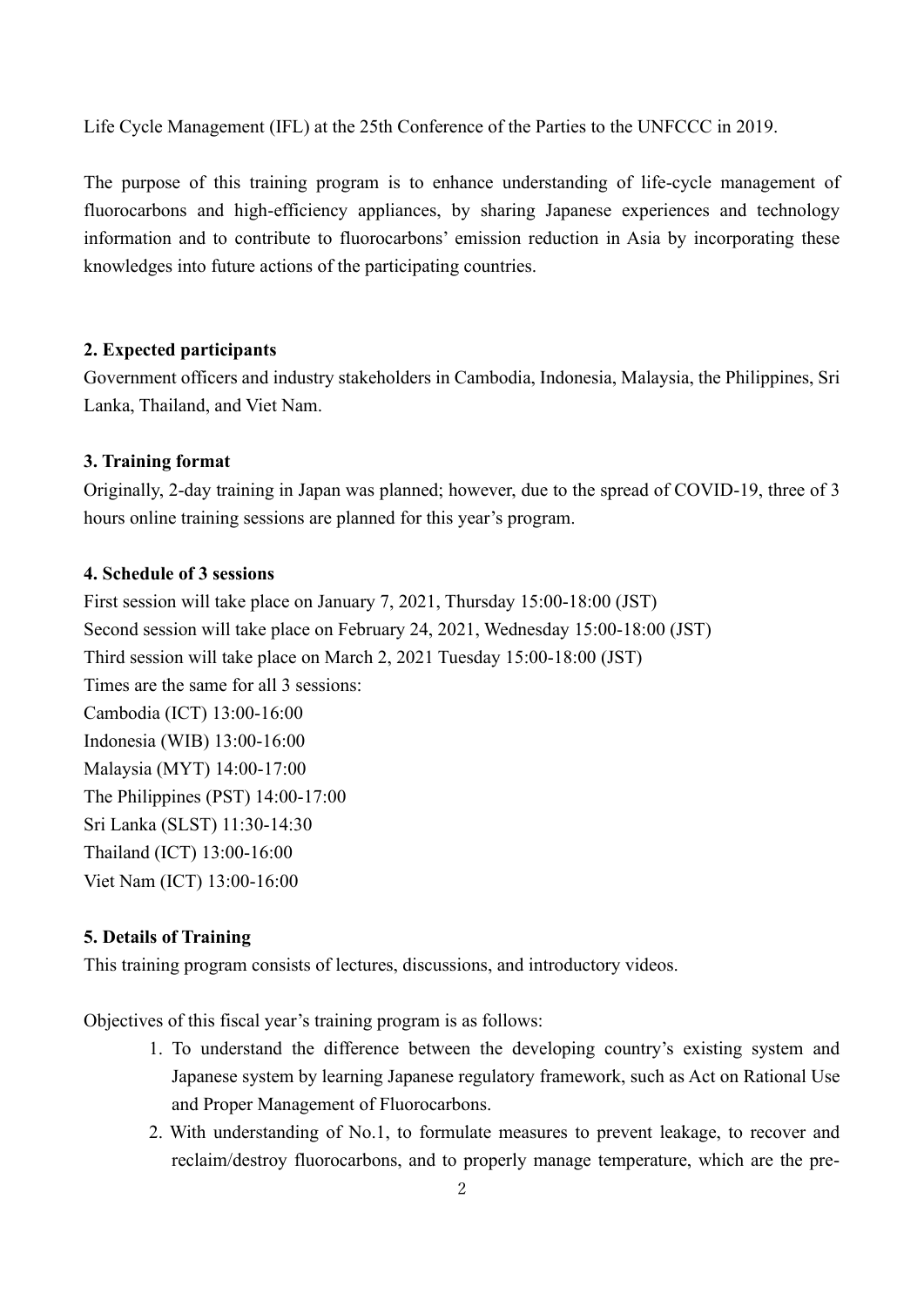conditions for introduction of high-efficiency and low-GWP appliances.

- 3. After No.1 and No.2, to formulate a future action plan (starting from next fiscal year) for each country through discussion among the participants.
- 4. To increase policy and technological knowledge by communicating with each country officers and industry stakeholders and to make the most of this opportunity to increase cooperation among participating countries (under IFL)

|                                                    | Contents                                                                                                                                                                                                                                                                |  | Presenters                                                                                                                                                |  |  |  |  |  |
|----------------------------------------------------|-------------------------------------------------------------------------------------------------------------------------------------------------------------------------------------------------------------------------------------------------------------------------|--|-----------------------------------------------------------------------------------------------------------------------------------------------------------|--|--|--|--|--|
| First session: January 7, 2021, Thursday (3 hours) |                                                                                                                                                                                                                                                                         |  |                                                                                                                                                           |  |  |  |  |  |
| (1)                                                | Welcome remark from the Ministry of the Environment,<br>5mins<br>Japan                                                                                                                                                                                                  |  | Mr. Hiroshi TSUJIHARA,<br>Director for International<br><b>Strategy on Climate</b><br>Change, Ministry of the<br>Environment, Japan (MOEJ)                |  |  |  |  |  |
| (2)                                                | Training objectives and orientation<br>10 mins<br>Self-introduction of participants<br>$10 \text{ mins}$                                                                                                                                                                |  | Mr. Makoto KATO,<br>Member, Board of<br>Directors, Overseas<br><b>Environmental Cooperation</b><br>Center (OECC)                                          |  |  |  |  |  |
| (3)                                                | Lecture: Global Trend of the Cooling Sector & Fluorocarbons<br>and significance of the emission reduction in the developing<br>countries (keynote address)<br>25 mins (including 5 mins Q&As)                                                                           |  | Mr. Toshihiko KASAI,<br>$\qquad \qquad -$<br>President, Institute for<br>Global Reduction of<br>Fluorocarbons and other<br><b>GHG</b> Emissions           |  |  |  |  |  |
| (4)                                                | Lecture: Introduction of the Initiative on Fluorocarbons Life<br>Cycle Management and regulatory experiences in Japan<br>25 mins (including 5 mins Q&As)                                                                                                                |  | Ms. Yurie OSAWA,<br>$\qquad \qquad \longleftarrow$<br>Deputy Director, Office of<br>Fluorocarbon Control<br>Policy, Ministry of the<br>Environment, Japan |  |  |  |  |  |
| (5)                                                | Lecture: Prospect of the achievement of the Montreal<br>Protocol's objectives by six Asian countries<br>25 mins(including 5 minutes Q&As)                                                                                                                               |  | Mr. Masanori<br>KOBAYASHI, Director,<br>New Energy and Industrial<br><b>Technology Development</b><br>Organization (NEDO)                                 |  |  |  |  |  |
| (6)                                                | Presentation: Introduction of current status and activities for<br>fluorocarbons management in the participating countries<br>Viet Nam, Philippines, Cambodia, Sri Lanka<br>Other countries may observe in this session and consider presentation<br>in later sessions. |  | Representatives of<br>$\qquad \qquad -$<br>participating countries                                                                                        |  |  |  |  |  |
| (7)                                                | 20 mins<br>Q&As and Discussion                                                                                                                                                                                                                                          |  | All participants                                                                                                                                          |  |  |  |  |  |

# Updated Curriculum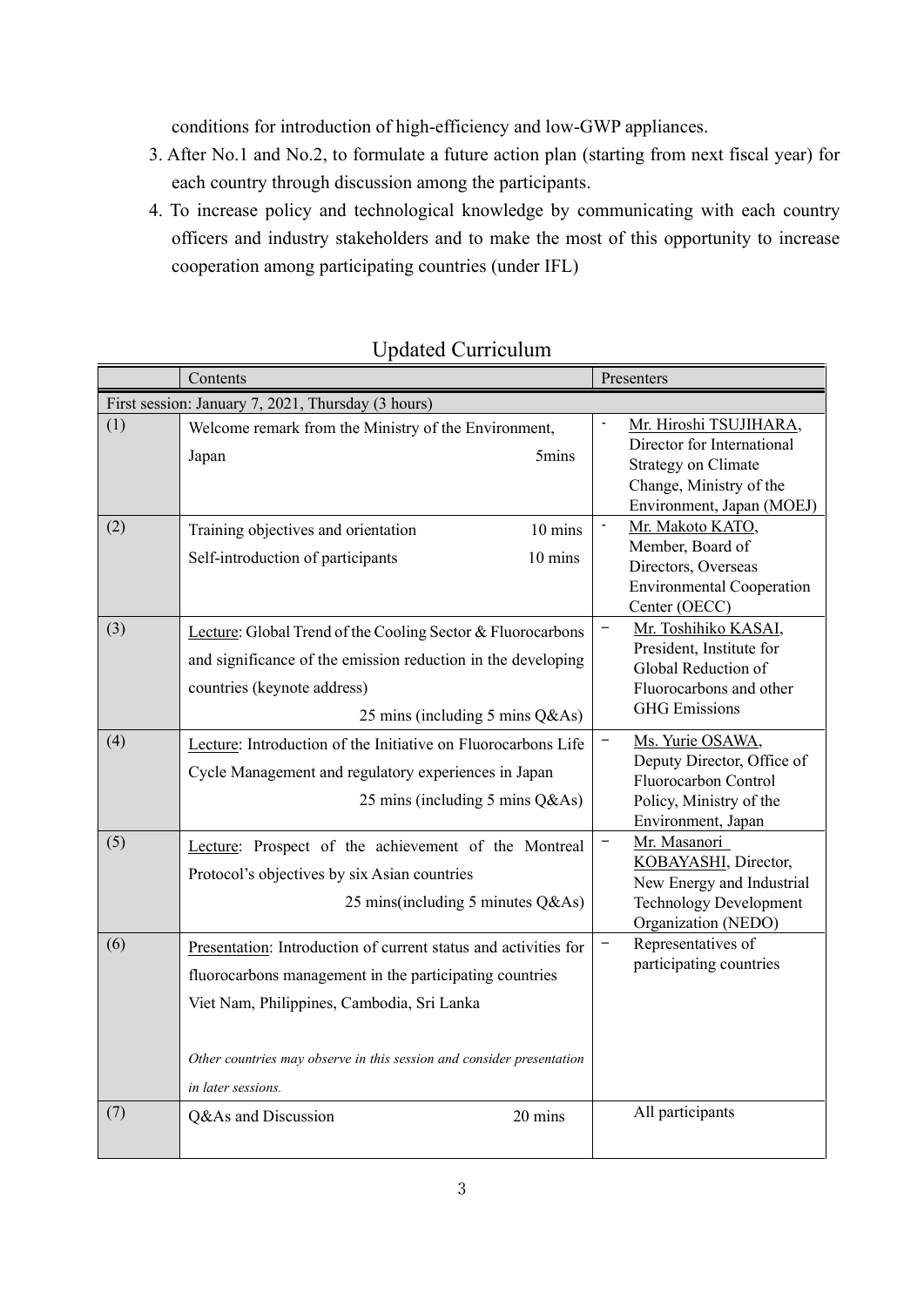| Conduct bilateral communications and initiate coaching on the action plans of the participating<br>countries between first and second sessions. |                                                             |   |                                                 |  |  |
|-------------------------------------------------------------------------------------------------------------------------------------------------|-------------------------------------------------------------|---|-------------------------------------------------|--|--|
| Second session: February 24, 2021 (3 hours)                                                                                                     |                                                             |   |                                                 |  |  |
| (1)                                                                                                                                             | Lecture: Overview of fluorocarbons management from          |   | Mr. Makoto Kato, OECC                           |  |  |
|                                                                                                                                                 | upstream to downstream and menu of control measures         |   |                                                 |  |  |
|                                                                                                                                                 | 20mins                                                      |   |                                                 |  |  |
| (2)                                                                                                                                             | Incentivizing<br>fluorocarbon<br>Lecture:<br>management     |   | Mr. Sanshiro Maehama,                           |  |  |
|                                                                                                                                                 | experiences with Japan's green purchase scheme              |   | <b>INTAGE</b> Research Inc.                     |  |  |
|                                                                                                                                                 | 20 mins                                                     |   |                                                 |  |  |
| (3)                                                                                                                                             | Introduction to technologies (video): High efficiency non-  |   | MAYEKAWA MFG. CO.,                              |  |  |
|                                                                                                                                                 | fluorocarbons refrigeration appliances                      |   | LTD (MYCOM)                                     |  |  |
|                                                                                                                                                 | Questions and answers                                       |   |                                                 |  |  |
|                                                                                                                                                 | 20 mins                                                     |   |                                                 |  |  |
| (4)                                                                                                                                             | Introduction to technologies (video): High efficiency lower |   | DAIKIN INDUSTRIES,                              |  |  |
|                                                                                                                                                 | GWP air-conditioning appliances                             |   | LTD.                                            |  |  |
|                                                                                                                                                 | Questions and answers                                       |   |                                                 |  |  |
|                                                                                                                                                 |                                                             |   |                                                 |  |  |
| (5)                                                                                                                                             | 20 mins                                                     |   | TAIYO SHOJI co., ltd.                           |  |  |
|                                                                                                                                                 | Introduction to technologies (video): Appropriate recovery  |   |                                                 |  |  |
|                                                                                                                                                 | and reclamation of fluorocarbons refrigerants<br>from       |   |                                                 |  |  |
|                                                                                                                                                 | refrigerators and air conditioners                          |   |                                                 |  |  |
|                                                                                                                                                 | Questions and answers                                       |   |                                                 |  |  |
|                                                                                                                                                 | 20 mins                                                     |   |                                                 |  |  |
| (6)                                                                                                                                             | Introduction to technologies (video): Leakage detection     |   | NANBA CO., LTD.                                 |  |  |
|                                                                                                                                                 | system                                                      |   |                                                 |  |  |
|                                                                                                                                                 | Questions and answers                                       |   |                                                 |  |  |
|                                                                                                                                                 | 20 mins                                                     |   |                                                 |  |  |
| (7)                                                                                                                                             | Discussion and networking between participating countries   | - | Participating countries                         |  |  |
|                                                                                                                                                 | and Japanese technology experts and industries              |   | Technology experts and<br>industries from Japan |  |  |
|                                                                                                                                                 | 60 mins                                                     |   |                                                 |  |  |
| Conduct coaching on the action plans of the participating countries<br>between second and third sessions if necessary                           |                                                             |   |                                                 |  |  |

4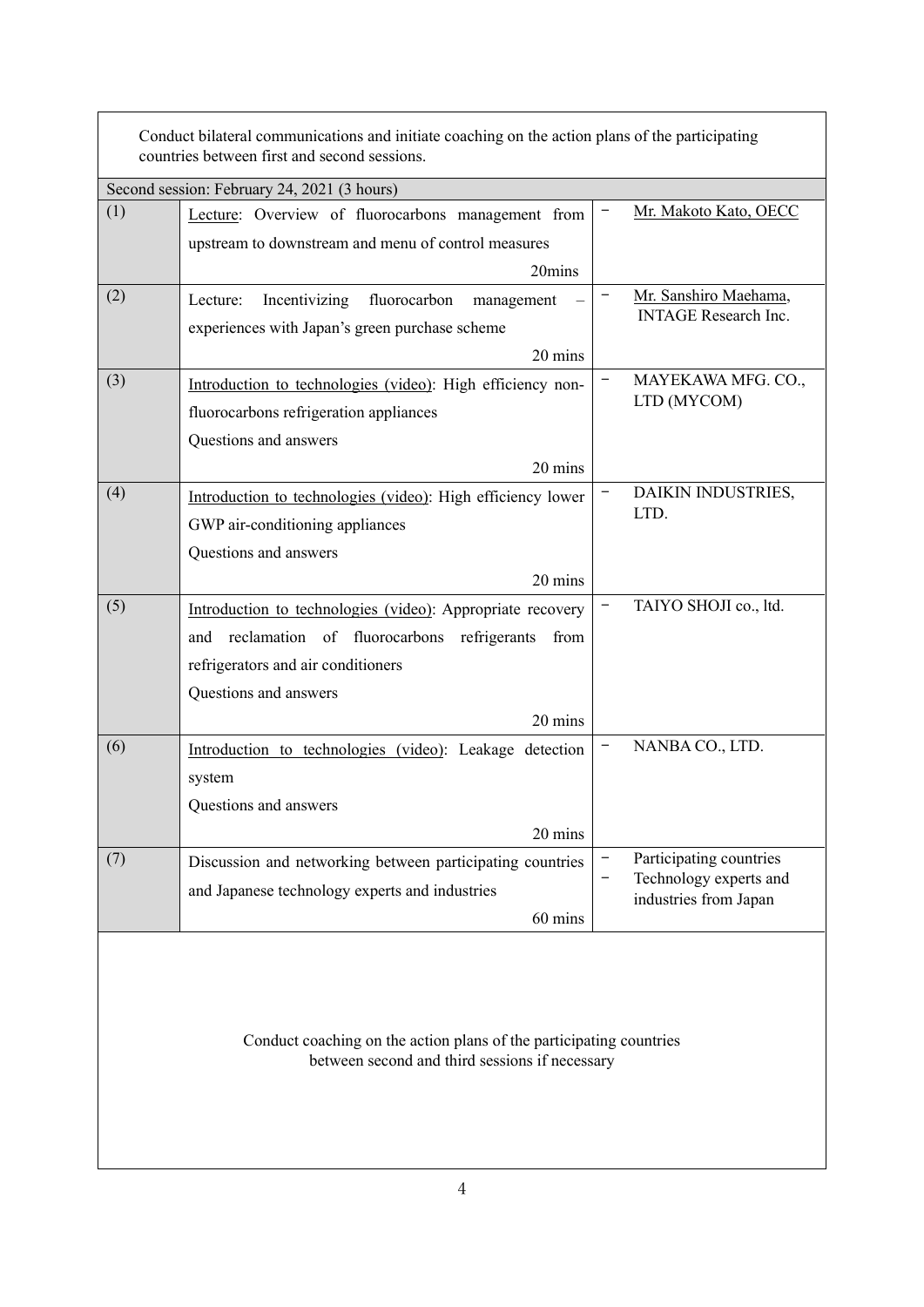| Third session: March 2, 2021 (3 hours) |                                                                                                                                                                                                                              |                                    |                                                                                                                                                                                                                        |  |  |  |  |
|----------------------------------------|------------------------------------------------------------------------------------------------------------------------------------------------------------------------------------------------------------------------------|------------------------------------|------------------------------------------------------------------------------------------------------------------------------------------------------------------------------------------------------------------------|--|--|--|--|
| (1)                                    | Lecture: overview of the past two sessions                                                                                                                                                                                   | -                                  | Mr. Makoto Kato, OECC                                                                                                                                                                                                  |  |  |  |  |
| (2)                                    | Discussion 1: Discussion on the action plans of the<br>participating countries created between the sessions and on<br>the details of the plan for year 2021                                                                  |                                    | Representatives of<br>participating countries<br>Facilitator: Mr. Makoto<br>Kato, OECC                                                                                                                                 |  |  |  |  |
|                                        | 40 mins (10 mins x 4 countries) $+ 20$ mins                                                                                                                                                                                  | $\qquad \qquad -$                  | Mr. Toshihiko Kasai,<br>President of Institute for<br>Global Reduction of<br>Fluorocarbons and other<br><b>GHG</b> Emissions                                                                                           |  |  |  |  |
| (3)                                    | Lecture: Introduction of methodology to compile emission<br>amount by using leakage reports from installers, ledger<br>recording of collectors, issuance of confirmation slips, and<br>30<br>report to the governors<br>mins |                                    | Mr. Shiro Kasai<br>Japan Association of<br>Refrigeration and Air-<br><b>Conditioning Contractors</b><br>(JARAC)                                                                                                        |  |  |  |  |
| (4)                                    | Discussion 2: Discussion on the action plans of the<br>participating countries created between the sessions and on<br>the details of the plan for year 2021<br>30 mins (10 mins x 3 countries) $+ 20$ mins                   | —<br>-<br>$\overline{\phantom{m}}$ | Representatives of<br>participating countries<br>Facilitator: Mr. Makoto<br>Kato, OECC<br>Mr. Toshihiko Kasai,<br>President of Institute for<br>Global Reduction of<br>Fluorocarbons and other<br><b>GHG</b> Emissions |  |  |  |  |
| (5)                                    | Summary of the training<br>20 mins                                                                                                                                                                                           |                                    | <b>OECC</b>                                                                                                                                                                                                            |  |  |  |  |

# **6. Future Plan**

In order to share the progress of each country's action plan and to continuously enhance understanding of life-cycle management of fluorocarbons including High Efficiency Appliances introduction, an annual training program is proposed. Government officers and relevant industry stakeholders will be invited to Japan to attend a 2-day training program in FY2021. Follow-up activity of each country's action plan is also planned prior to the training program.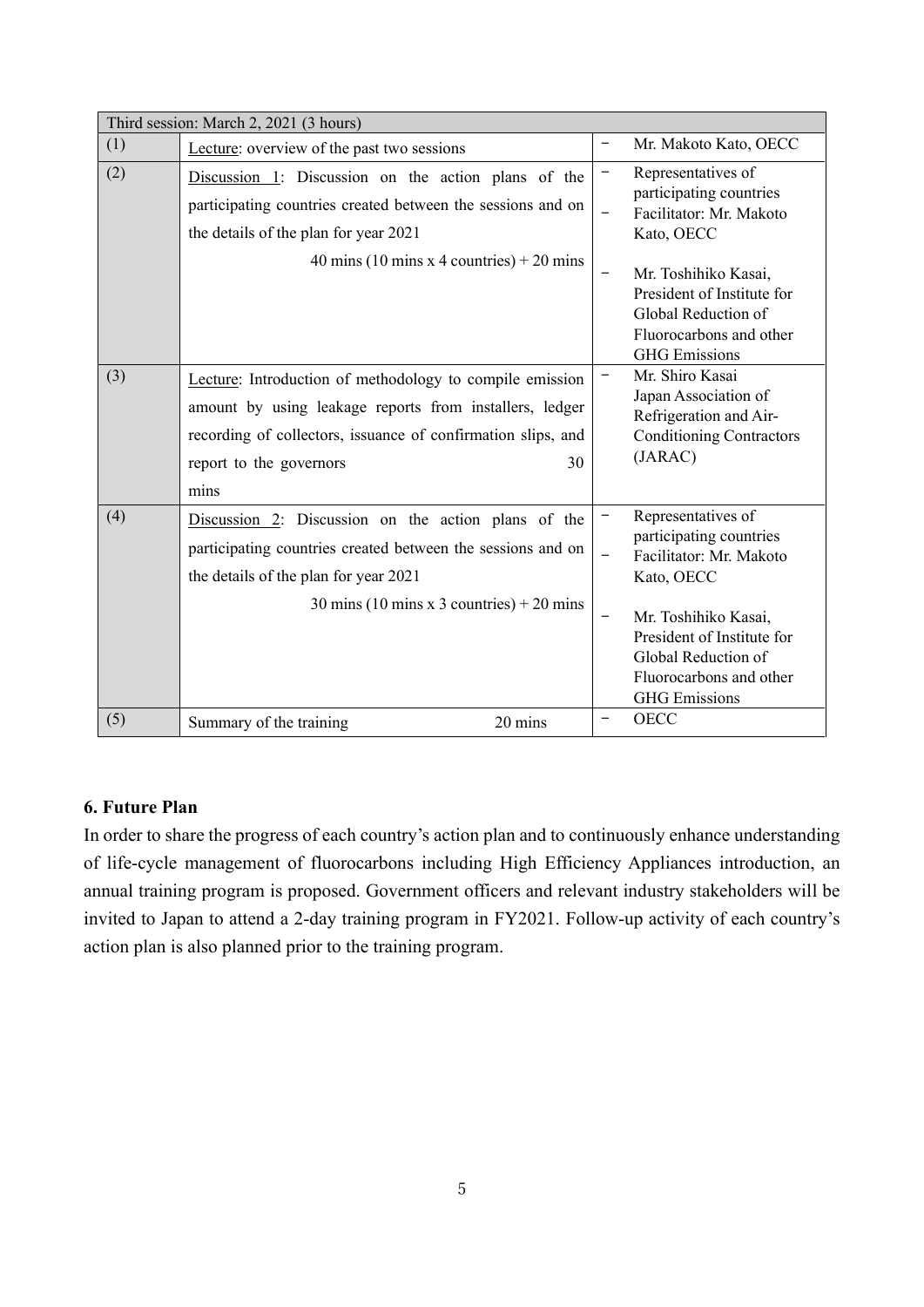### **7. Reference:**

### First Session

### **(1) Training objectives**

Importance of the Cooling Sector in the counter measures to the global warming is increasing due to its large emission potential and electricity consumption. The objectives of this training program are to contribute to future actions of preventing emissions in the participating countries by examining Japanese emission controlling measures to prevent leakage, to collect and reclaim/destroy fluorocarbons, and to properly manage temperature, which are the pre-conditions for introduction of high-efficiency and low-GWP appliances into markets.

# **(2) Global Trend of the Cooling Sector and Fluorocarbons and significance of the emission reduction in the developing countries (Keynote address)**

The report of IPCC and the Secretariat of the Montreal Protocol states that one third of the entire world emission comes from other than energy-origin and that the emission of CFCs and HCFCs is 1 billion CO2 equivalent tons per year outside of UNFCC counting, and if HFCs are counted, the emission will be 2.5 billion CO2 equivalent tons per year, which is more than 8 hundred million CO2 equivalent tons from ships traveling overseas, or 6 hundred million CO2 equivalent tons from international airplanes, and no international measure has been taken. Taken these facts under consideration, significance of reduction in the developing countries is emphasized by showing the trend of fluorocarbons destruction amount in Japan, the large emission from the servicing sector pointed out by the IEA/UNEP report, the fact that the cooling sector accounts for 17% of total electricity consumption, and the relationship between leakage and energy efficiency. It is still possible to estimate the reduction potential since there should be import data of CFCs and HCFCs, and the measures to prevent the emission of CFCs and HCFCs is the same measures to prevent the emission of HFCs.

# **(3) Introduction of the Initiative on Fluorocarbons Life Cycle Management and regulatory experiences in Japan**

The background of the Initiative on Fluorocarbons Life Cycle Management (IFL), merits to join IFL, the progress of the policy dialogue between Japan and Viet Nam, and Fluorocarbons destruction projects under the Joint Crediting Mechanism (JCM) will be introduced. Regarding the development of regulatory framework in Japan, first, the Home Appliance Recycling Law was enacted to deal with ferrous metal waste, in which recovery of fluorocarbons from disposed home refrigeration and airconditioning appliances is required. Then, Fluorocarbon Recovery and Destruction Law was established for commercial refrigeration and air-conditioning appliances and automobile ACs. It defined the roles of collectors and destructors. And the way to share costs. Regarding commercial appliances, it is defined that the collectors could charge the recovery cost to the owners of commercial refrigeration and air-conditioning appliances. In addition, End-of-life Vehicle Recycling Law was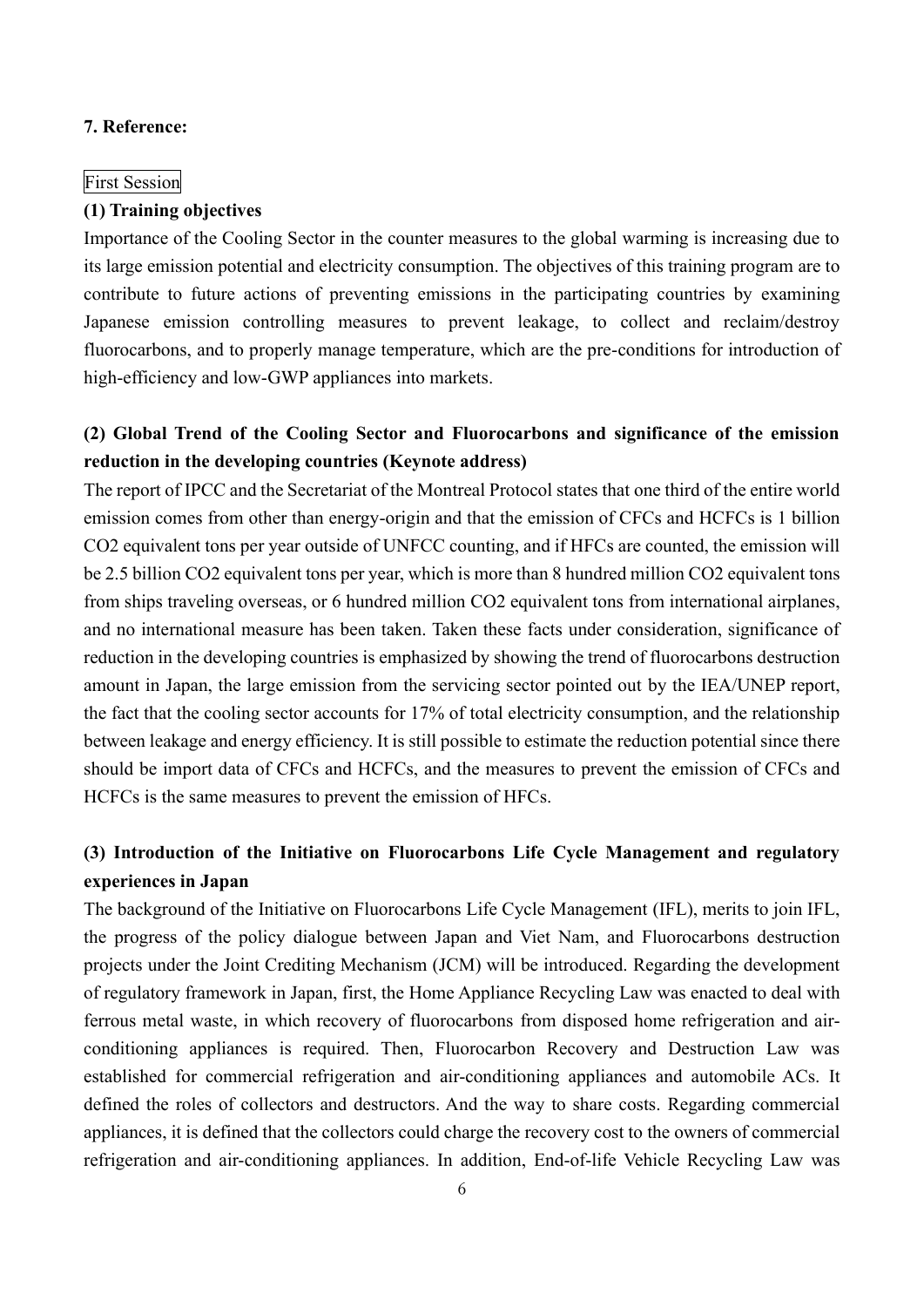enacted, and it defines not only the recycling of the End-of-life vehicles but also refrigerants in these vehicles. At a result, the part of automobile ACs of Fluorocarbons Recovery and Destruction Law moved to End-of-life Vehicle Recycling Law. Afterwards, these laws have been amended gradually to incorporate controlling slip system to manage the process after the disposal of commercial refrigeration and AC appliances, to reinforce measures to prevent leakage during the usage, to promote replacement with lower GWP appliances, and to introduce a system to ensure recovering fluorocarbons from building demolitions. The participating countries in IFL have a possibility to leap upward while Japan spent 20 years to build such systems.

### **(4) Prospect of the achievement of the Montreal Protocol's objectives by six Asian countries**

The study of 6 Asian countries (Thailand, Indonesia, Malaysia, Viet Nam, the Philippines and Cambodia) by New Energy and Industrial Technology Development Organization (NEDO) in 2019 will be introduced. The study conducted a future estimation of refrigerants demand in these countries and produced policy suggestions.

# **(5) Introduction of current status and activities for fluorocarbons management in the participating countries**

Participants will introduce current status and activities for fluorocarbons management in their countries with prepared country presentations. In advance, questionnaire is distributed to compare each country's situation

# Second Session

The second session consists of Introductory videos of high-efficiency/non-fluorocarbons products and technologies.

# **(1) High efficiency non-fluorocarbons refrigeration appliances**

Introduction of appliances that uses ammonia and CO2 as refrigerants.

# **(2) High efficiency air-conditioning appliances**

Energy efficiency of AC appliances is achieved both by proper temperature management with inverter controllers and by reduction of electricity usage with proper temperature management of AC appliances.

### **(3) Remote management system for air-conditioning appliances**

### **(4) Leakage detection system**

Introduction of leakage detection systems utilizing IoT technology to repair quickly.